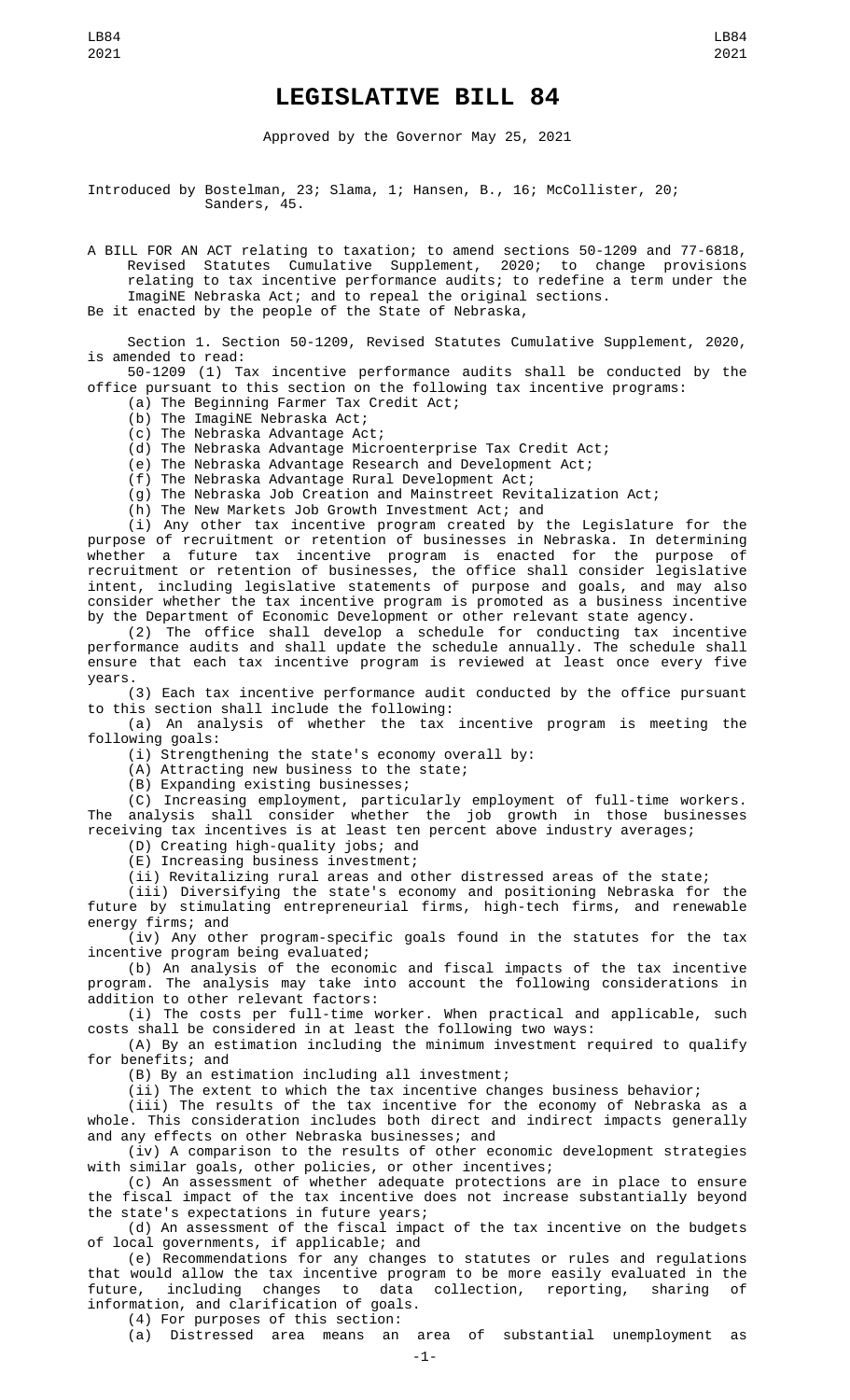determined by the Department of Labor pursuant to the Nebraska Workforce Innovation and Opportunity Act;

(b) Full-time worker means an individual (i) who usually works thirty-five hours per week or more, (ii) whose employment is reported to the Department of Labor on two consecutive quarterly wage reports, and (iii) who earns wages equal to or exceeding the state minimum wage;

(c) High-quality job means a job that:

(i) Averages at least thirty-five hours of employment per week;

(ii) Is reported to the Department of Labor on two consecutive quarterly wage reports; and

(iii) Earns wages that are at least ten percent higher than the statewide industry sector average and that equal or exceed:

(A) One hundred ten percent of the Nebraska average weekly wage if the job is in a county with a population of less than one hundred thousand inhabitants; or

(B) One hundred twenty percent of the Nebraska average weekly wage if the job is in a county with a population of one hundred thousand inhabitants or more;

(d) High-tech firm means a person or unitary group that has a location with any of the following four-digit code designations under the North American Industry Classification System as assigned by the Department of Labor: 2111, 3254, 3341, 3342, 3344, 3345, 3364, 5112, 5173, 5179, 5182, 5191, 5413, 5415, or 5417;

(e) Nebraska average weekly wage means the most recent average weekly wage paid by all employers in all counties in Nebraska as reported by the Department of Labor by October 1 of each year;

(f) New business means a person or unitary group participating in a tax incentive program that did not pay income taxes or wages in the state more than two years prior to submitting an application under the tax incentive program. For any tax incentive program without an application process, new business means a person or unitary group participating in the program that did not pay income taxes or wages in the state more than two years prior to the first day of the first tax year for which a tax benefit was earned;

(g) Renewable energy firm means a person or unitary group that has a location with any of the following six-digit code designations under the North American Industry Classification System as assigned by the Department of Labor: 111110, 111120, 111130, 111140, 111150, 111160, 111191, 111199, 111211, 111219, 111310, 111320, 111331, 111332, 111333, 111334, 111335, 111336, 111339, 111411, 111419, 111930, 111991, 113310, 221111, 221113, 221114, 221115, 221116, 221117, 221118, 221330, 237130, 237210, 237990, 325193, 325199, 331512, 331513, 331523, 331524, 331529, 332111, 332112, 333414, 333415, 333511, 333611, 333612, 333613, 334519, 485510, 541330, 541360, 541370, 541620, 541690, 541713, 541714, 541715, 561730, or 562213;

(h) Rural area means any village or city of the second class in this state or any county in this state with fewer than twenty-five thousand residents; and

(i) Unitary group has the same meaning as in section 77-2734.04. Sec. 2. Section 77-6818, Revised Statutes Cumulative Supplement, 2020, is amended to read:

77-6818 (1) Qualified location means a location at which the majority of the business activities conducted are within one or more of the following NAICS codes or the following descriptions:

- (a) Manufacturing 31, 32, or 33, including pre-production services;
- (b) Testing Laboratories 541380;
- (c) Rail Transportation 482;
- (d) Truck Transportation 484;
- (e) Insurance Carriers 5241;
- (f) Wired Telecommunications Carriers 517311;
- (g) Wireless Telecommunications Carriers (except Satellite) 517312;
- (h) Telemarketing Bureaus and Other Contact Centers 561422;
- (i) Data Processing, Hosting, and Related Services 518210;
- (j) Computer Facilities Management Services 541513;
- (k) Warehousing and Storage 4931;

(l) The administrative management of the taxpayer's activities, including headquarter facilities relating to such activities, or the administrative management of any of the activities of any business entity or entities in which the taxpayer or a group of its owners hold any direct or indirect ownership interest of at least ten percent, including headquarter facilities relating to such activities;

(m) Logistics Facilities - Portions of NAICS 488210, 488310, and 488490 dealing with independently operated trucking terminals, independently operated railroad and railway terminals, and waterfront terminal and port facility operations;

(n) Services provided on aircraft brought into this state by an individual who is a resident of another state or any other person who has a business location in another state when the aircraft is not to be registered or based in this state and will not remain in this state more than ten days after the service is completed;

(o) The conducting of research, development, or testing, or any combination thereof, for scientific, agricultural, animal husbandry, food product, industrial, or technology purposes;

(p) The production of electricity by using one or more sources of renewable energy to produce electricity for sale. For purposes of this subdivision, sources of renewable energy includes, but is not limited to, wind,